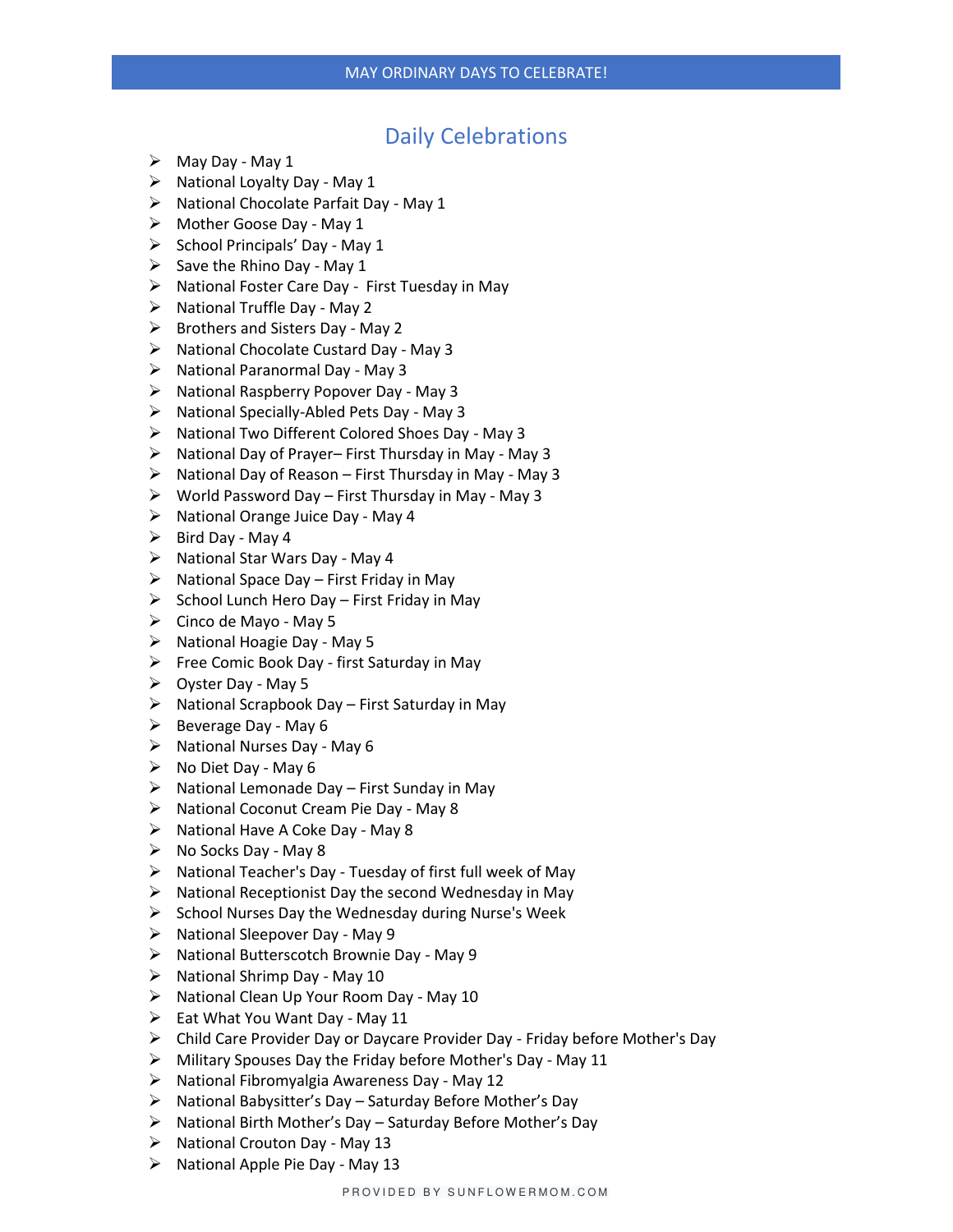## MAY ORDINARY DAYS TO CELEBRATE!

- $\triangleright$  Mother's Day Second Sunday in May
- $\triangleright$  Buttermilk Biscuit Day May 14
- $\triangleright$  Dance Like a Chicken Day May 14
- ➢ National Chocolate Chip Day May 15
- $\triangleright$  Cherry Cobbler Day May 17
- ➢ National No Dirty Dishes Day May 18
- ➢ National Visit Your Relatives Day May 18
- ➢ National Pizza Party Day Third Friday in May
- $\triangleright$  NASCAR Day Third Friday in May
- $\triangleright$  National Learn to Swim Day Third Saturday in May
- $\triangleright$  Pick Strawberries Day May 20
- ➢ National Take Your Parents to the Playground Day Third Sunday in May
- $\triangleright$  Strawberries and Cream Day May 21
- ➢ National Solitaire Day May 22
- ➢ National Vanilla Pudding Day May 22
- $\triangleright$  Scavenger Hunt Day May 24
- ➢ National Brown-Bag It Day May 25
- ➢ National Missing Children's Day May 25
- $\triangleright$  National Tap Dance Day May 25
- ➢ National Wine Day May 25
- ➢ National Don't Fry Day– Friday Before Memorial Day
- $\triangleright$  National Heat Awareness Day Last Friday in May
- ➢ Blueberry Cheesecake Day May 26
- $\triangleright$  Memorial Day Last Monday in May

## Monthly Celebrations

- Foster Care Month
- Gifts from the Garden Month
- Lupus Awareness Month
- Melanoma Awareness Month
- National Barbecue Month
- National Bike Month
- National Blood Pressure Month
- National Brain Cancer and Brain Tumor Awareness Month
- National Chamber Music Month
- National Chocolate Custard Month
- National Egg Month
- National Get Caught Reading Month
- National Hamburger Month
- National Lyme Disease Awareness Month
- National Mental Health Awareness Month
- National Military Appreciation Month
- National Motorcycle Awareness Month
- National Moving Month
- National Photograph Month
- National Salad Month
- National Salsa Month
- National Strawberry Month
- National Water Safety Month
- Older Americans Month
- Sturge-Weber Syndrome Awareness
- World Stroke Month